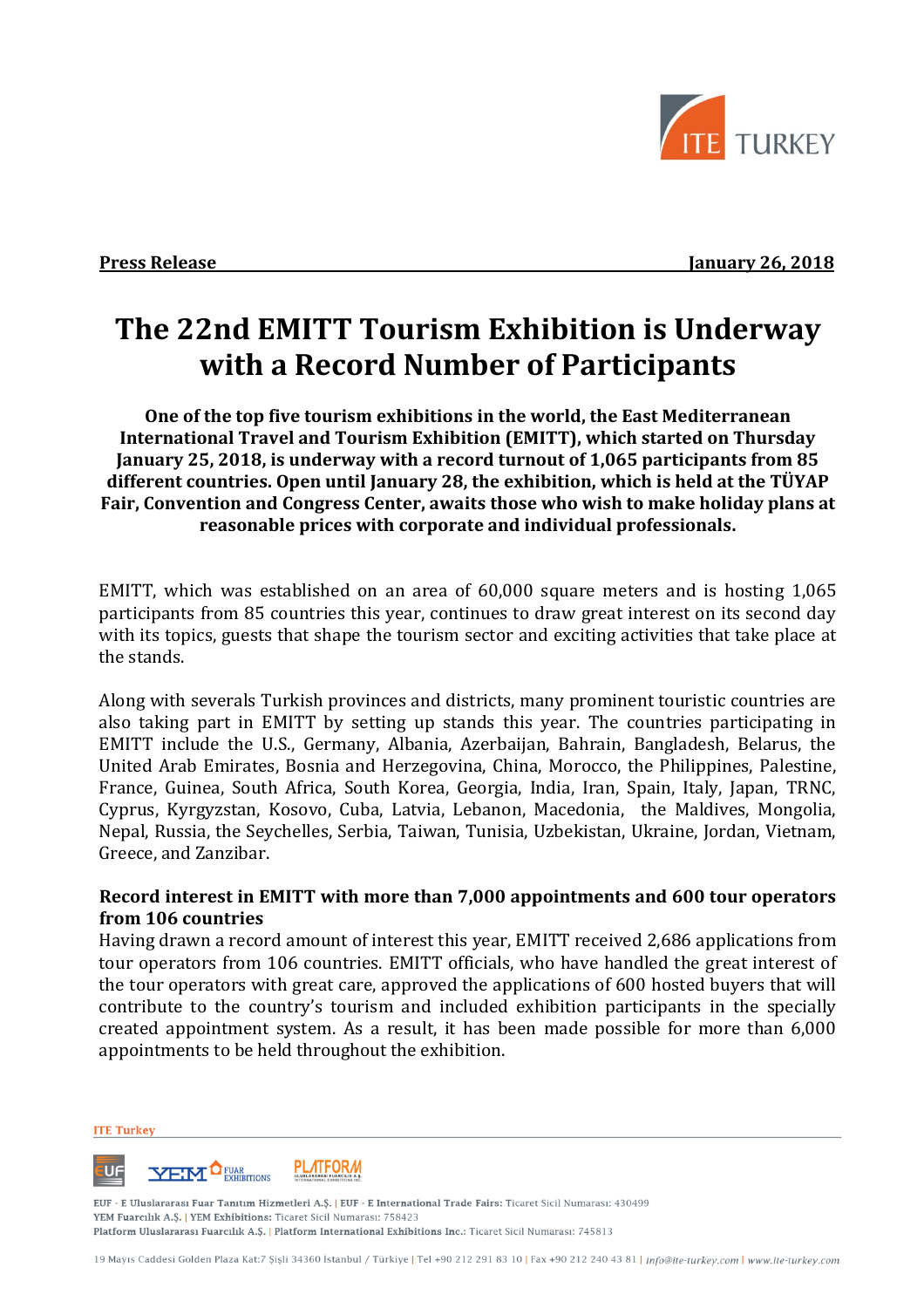

Held for the 22nd time this year, EMITT offers a great advantage in promoting the country and adding momentum to the growth of the tourism sector and plays a significant role in encouraging the concept of going on holiday and benefiting from making early reservations. As a sort of sectorial school for both participants and consumers, EMITT will offer guidance for the sector this year, as well, by generating value for all participants and paving the way for the formation of partnerships and the sharing of useful information.

## **Prominent names in the sector and current topics are at EMITT**

EMITT, a sort of sectorial school for both participants and consumers, has once again been organized with rich content oriented towards the growth of the tourism sector.

On the second day of the exhibition, the panel titled "The New Trend in the World; Gastronomical Tourism" was moderated by the President of the Gastronomy Tourism Foundation Gürkan Boztepe. The panelists included Former Tourism Minister Bülent Akarcalı, Karaköy Güllüoğlu CEO Nadir Güllü, the General Coordinator of the Turkish Hoteliers Federation Necip Boz, Feriye Restaurant Chef Aydın Demir, and Haber Türk Deputy General Manager Erkan Ataman.

In his opening speech for the panel, **the President of the Gastronomy Tourism Foundation Gürkan Boztepe** expressed the following: "In the past, one individual would spend 154 dollars a week with regards to Gastronomy Tourism; today, this figure has reach 254 dollars. As the market is growing at such a high rate worldwide, Turkey needs to improve in the sector. We aim to draw tourists who come to Istanbul for gastronomy tourism to important destinations such as Antakya and Antep; in this regard, we will take a gastronomy truck to Europe in the near future to promote Turkish cuisine."

## **The culture of eating out started in the 1990s in Turkey**

Referring to the idiom "the way to a man's heart is through his stomach," Former Tourism Minister Bülent Akarcalı mentioned that Ottoman cuisine combined several cultures. Akarcalı expressed the following: "We were late starters with regards to Gastronomy Tourism. The culture of eating out started in the 1990s in Turkey. We have only truly been involved with flavor and taste for the past 20 years. Moreover, we have a significant food culture that stems from our long history. It is crucial that we properly explain this to others."

During his speech, **Haber Türk Deputy General Manager Erkan Ataman** stated that there are a total of 33,000 promotion groups in 50 different countries in the world. He said, "Of these groups, 17,000 are located in the United States. Since this is the case, the U.S. has become the leader in Gastronomy Tourism. It is important that we have more NGOs to increase efforts in this regard. Moreover, we also have to bring local dishes to the fore. We have to properly introduce and promote our regionals products."

**ITE Turkey** 



EUF - E Uluslararası Fuar Tanıtım Hizmetleri A.Ş. | EUF - E International Trade Fairs: Ticaret Sicil Numarası: 430499 YEM Fuarcılık A.Ş. | YEM Exhibitions: Ticaret Sicil Numarası: 758423 Platform Uluslararası Fuarcılık A.Ş. | Platform International Exhibitions Inc.: Ticaret Sicil Numarası: 745813